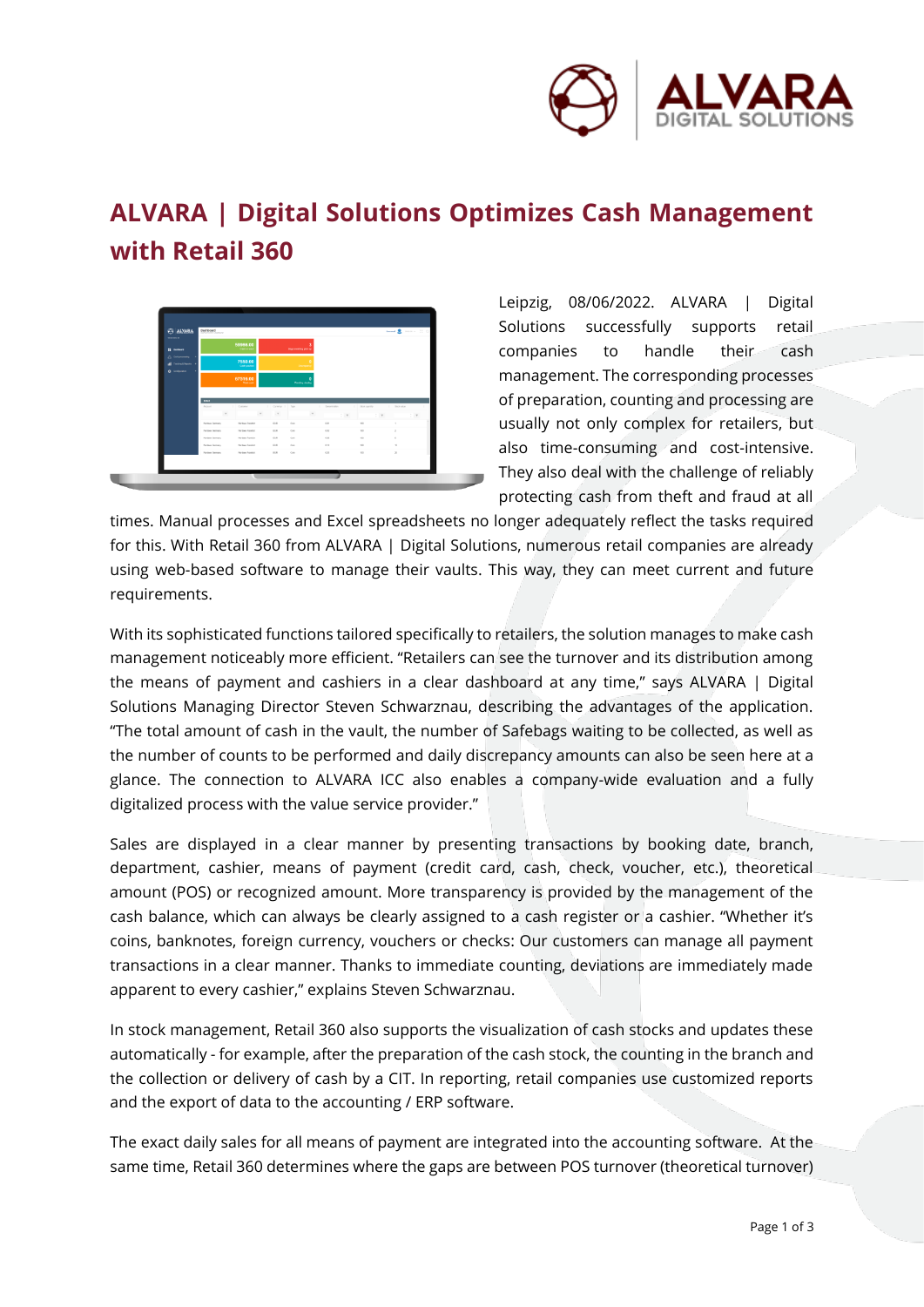

and the turnover actually counted (recorded turnover). The solution automatically integrates data from the POS software and collects counting results for non-electronic payments such as cash, checks and vouchers to identify discrepancies at the cashier level. All non-electronic means of payment can be tracked to ensure transparency for vault entries and withdrawals as well as cash receipts and payments.

As a result, retailers benefit several times over with Retail 360. The basis of a central database enables access to real-time data from any location. "Thanks to the flexible integration, the ALVARA software applications can also be adapted to the individual processes and requirements at the retailers," Steven Schwarznau summarizes. All cash transactions and activities in the vault area are centrally managed including integration of POS data, counting, packing, petty cash, stock management in several currencies, data export and reporting of all means of payment. A quick identification of cash discrepancies for each cashier and for the different means of payment is possible. All internal and outgoing cash and transaction streams are fully traceable. Real-time monitoring provides insights into stocks, income and safe inventory of the individual branches at any given time.

The connection to ALVARA ICC also enables the monitoring of all cash logistical processes of the CIT up to the transfer to the bank account: The solution efficiently steers and documents the cash cycle between financial, trading and value services companies. The ordering process can also be easily digitalized with ICC.

Further information: <https://www.digital.alvara.eu/retail-360/> <https://www.digital.alvara.eu/interactive-cash-control/>

## **About ALVARA | Digital Solutions (a trademark of ALVARA Holding GmbH):**

ALVARA | Digital Solutions is a brand of ALVARA Holding GmbH. The group of companies is positioned as a leading European provider of track & trace software solutions for the cash cycle and logistics - from cash handling, monitoring, process automation to clearing. With its customized solutions for recording and tracking cash flows, the Group enables retailers, cash-in-transit companies and financial institutions to optimize their cash management processes and reduce their process costs. ALVARA | Digital Solutions' customers include companies from the retail, CIT and banking sectors worldwide.

[www.digital.alvara.eu](http://www.digital.alvara.eu/)

**Press contact:**